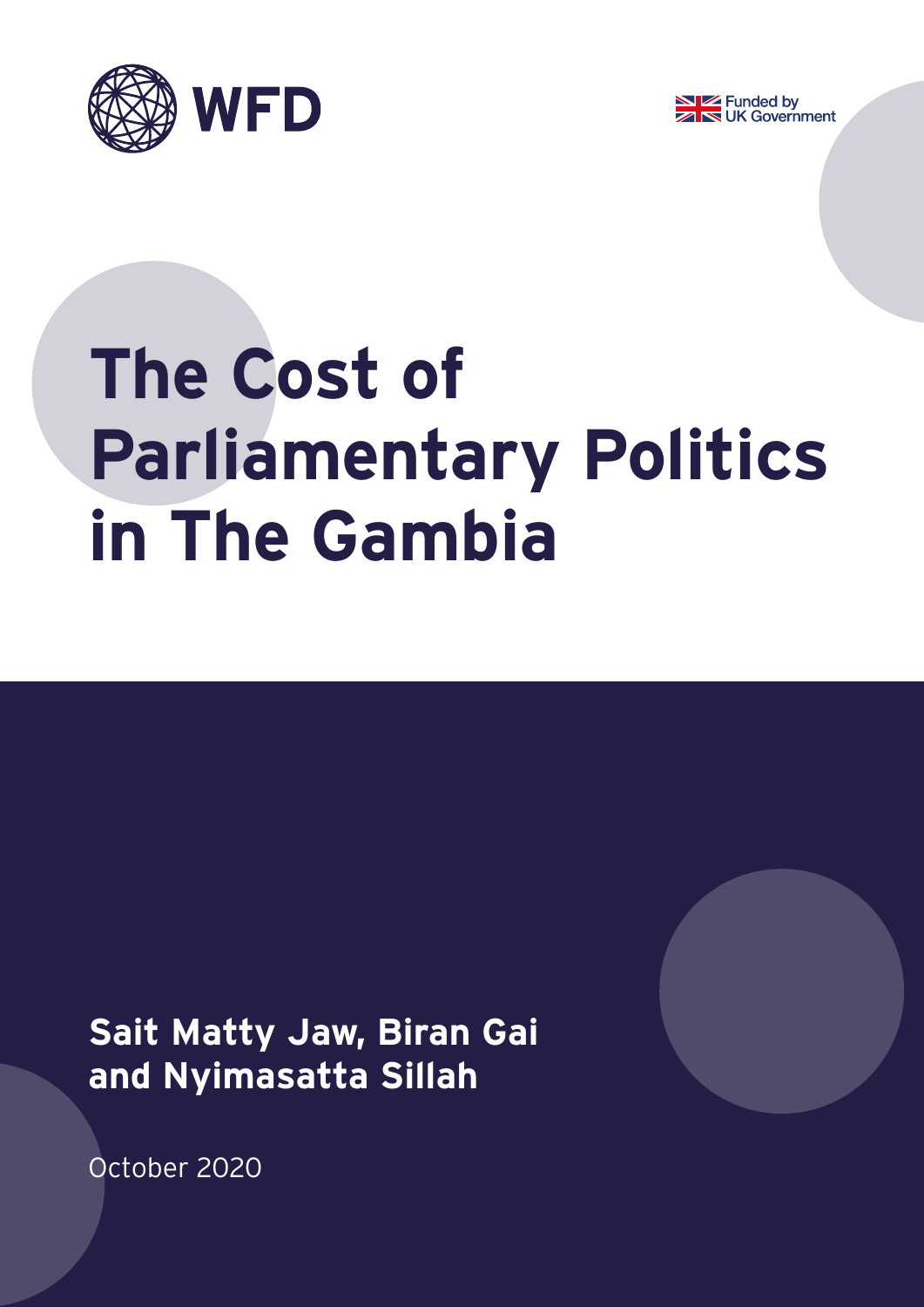# **Table of contents**

|                                                                                                                                                                                                                                | $\overline{\phantom{a}}$ |  |  |
|--------------------------------------------------------------------------------------------------------------------------------------------------------------------------------------------------------------------------------|--------------------------|--|--|
|                                                                                                                                                                                                                                |                          |  |  |
|                                                                                                                                                                                                                                |                          |  |  |
|                                                                                                                                                                                                                                | $\overline{9}$           |  |  |
| IV. Summary Andrew Management and the contract of the contract of the contract of the contract of the contract of the contract of the contract of the contract of the contract of the contract of the contract of the contract | 9                        |  |  |
|                                                                                                                                                                                                                                | 10                       |  |  |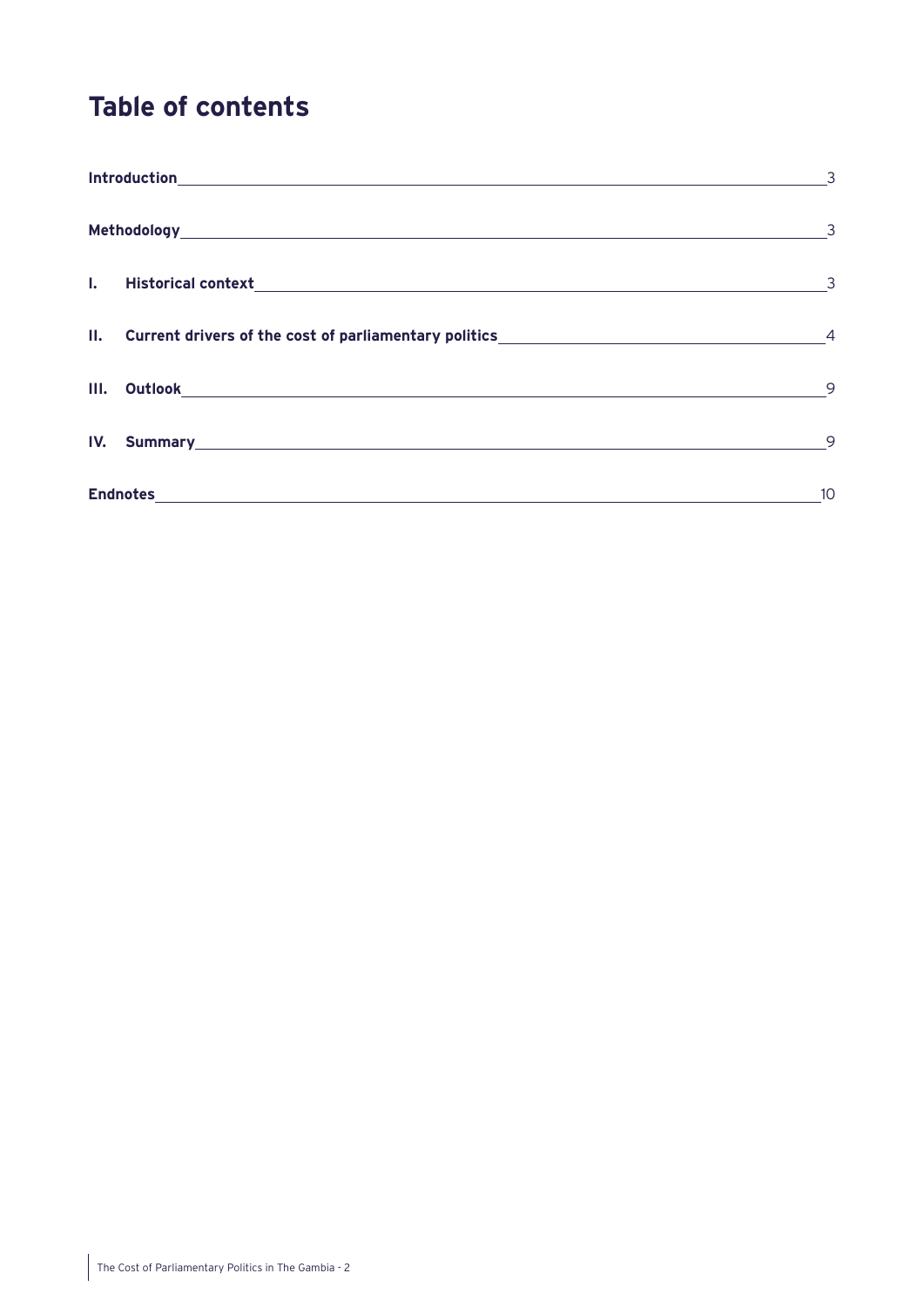# <span id="page-2-0"></span>**Introduction**

Since independence in 1965, The Gambia has held periodic multi-party elections. But it had never registered an electoral turnover of power until December 2016 when independent presidential aspirant Adama Barrow, backed by seven opposition political parties, defeated the incumbent, Yahya Jammeh. Following the defeat of Jammeh – whose 22-year dictatorship was characterised by attacks on democratic freedoms - the political environment has become increasingly competitive.

238 candidates contested for the 53 directly elected seats – a further five are appointed by the president - in the April 2017 National Assembly elections. At present, 16 political parties are registered with the country's electoral body, an increase from nine in 2016. This proliferation has happened despite the high cost of registering a political party: 1 million Dalasi (D1,000,000 or \$20,000). But it is not just the cost of registering a political party that has risen sharply. For those contesting for seats in the legislature, the costs involved were high in 2017, and all indications suggest that they will be higher when the next scheduled legislative polls take place in 2022.

# **Methodology**

This research into the costs of politics in The Gambia primarily draws on two sources of information. Deskbased research into secondary documents (including published and unpublished materials, newspaper articles and academic materials), and semi-structured interviews conducted with 14 aspirants who contested in the 2017 National Assembly elections. These included successful first-time aspirants, returning lawmakers and candidates who contested but lost, from the Alliance for Patriotic Reorientation and Construction (APRC), Gambia Democratic Congress (GDC), National Reconciliation Party (NRP), People's Democratic Organization for Independence and Socialism (PDOIS), People's Progressive Party (PPP), and the United Democratic Party (UDP). Five experts from civil society, media, and academia were also interviewed in June and July 2020.

The aim was to understand the political economy of party financing in The Gambia with a specific focus on the cost of running for the National Assembly. Key questions that the interviews sought to find answers to were: how do parties and candidates raise money for electioneering? How do they spend the money raised? What is the cost of running for office in The Gambia? And what are some of the barriers and implications of increased costs for entry into politics?

# **I. Historical context**

The Gambia maintained, albeit without consolidation, multi-party politics inherited from colonial rule. Despite the continued existence of a multi-party system in the post-independence era under Sir Dawda Jawara, the country's first president, the political scene was entirely dominated by his ruling People's Progressive Party (PPP) until 1994 when junior officers of the Gambia National Army took power in a *coup d'etat*. The staging of the coup was the moment when men in uniform hijacked the country's political scene and democracy was significantly eroded through the stifling of institutions and suppression of dissent.<sup>1</sup> Just like the decades under Jawara and the PPP, the APRC's time in power saw The Gambia operate ostensibly as a dominant party system, despite the holding of regular elections from 1996.

In The Gambia, like elsewhere in Africa, the creation of representative institutions in the colonial period provided opportunities for Gambian elites to form political parties and mobilise the masses for support. The extension of franchise by the colonial administration to the colony in 1951 marked the beginning of multiparty competition. The emergence of the Protectorate People's Party, which later changed its name to the People's Progressive Party (PPP), and the 1960 constitutional advancement - which established a 34-member legislature, 19 of whom were directly elected - significantly transformed party politics in The Gambia. This extension of the franchise to the protectorate (rural) areas was taken advantage of by the PPP who came to dominate national politics by relying heavily on a strong rural base.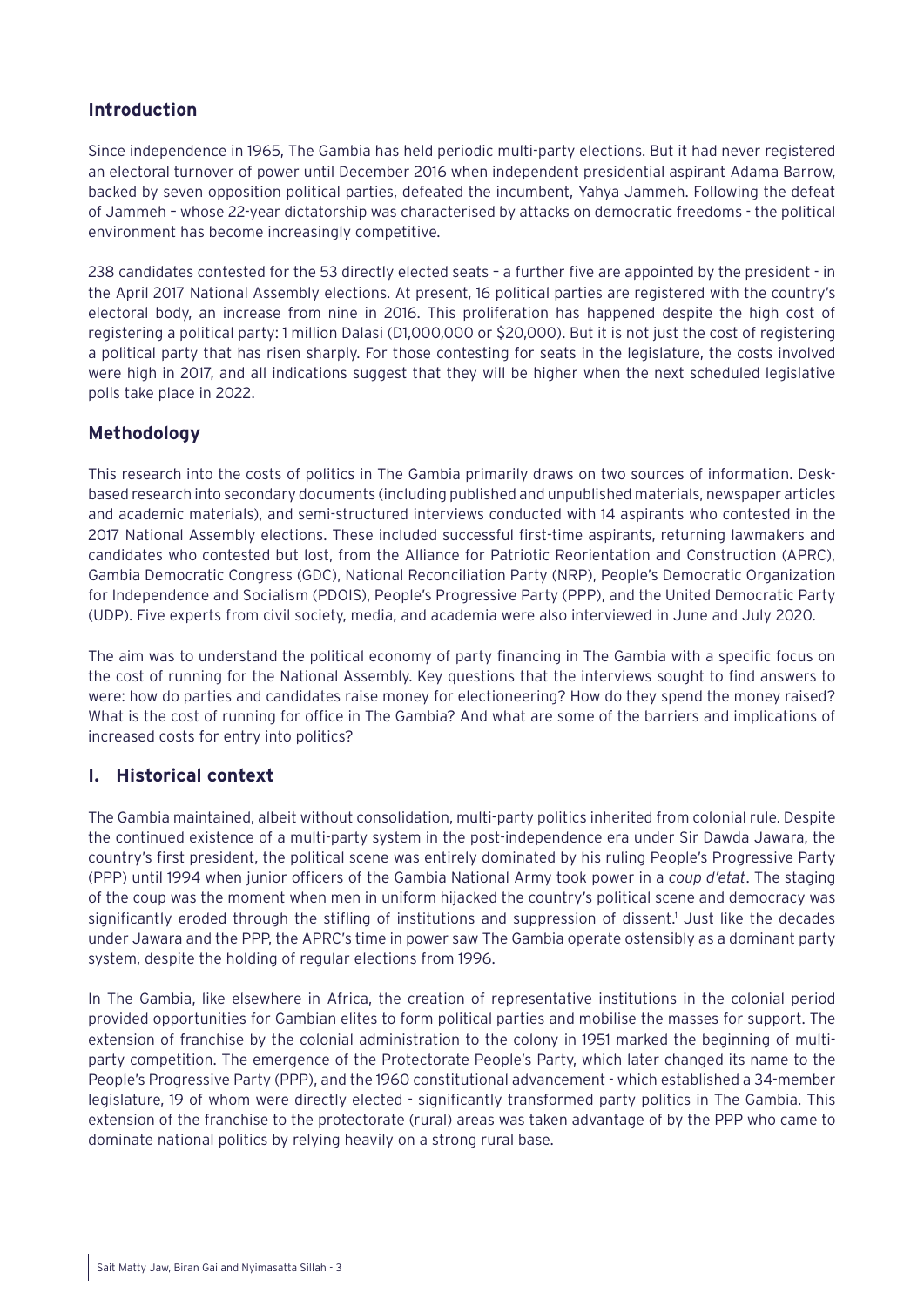<span id="page-3-0"></span>Following independence in 1965, the PPP declared its intention to advance a republican constitution, but it failed to gain public approval when this was put to a referendum, as urban parties formed an alliance to oppose it. However, in 1970, the republican constitution succeeded and on 24 April that year, The Gambia became a presidential republic.

The PPP's control of government largesse, its effective patron client networks and its ability to integrate all ethnic groups within those networks have been cited as reasons for the party's dominance of postindependence politics.2 Pre-independence parties faded away as the PPP was able to use patronage and co-optation to weaken them. When new parties did emerge, they struggled to pose a sustained and serious threat to the dominance of the ruling party. In the 1987 parliamentary elections the PPP won 31 of the 35 directly elected seats, with the main opposition National Convention Party (NCP) securing just four. Parties could exist, and new entities were created, but they failed to pose a challenge to the status quo. Within a broader multi-party system existed a dominant party sub-system under both Jawara, and following the coup of 1994, Jammeh.

Under Jammeh, the APRC attempted to cripple and silence all other political parties. The PPP was banned along with other pre-coup parties. Censorship, control of the state media and the use of repressive laws forced parliamentarians to show greater loyalty to the will of the executive than the voter. This gave the APRC leverage in all political contests. APRC's closest political rival, the United Democratic Party (UDP), proved stubborn but its members were regularly harassed and detained without reason.<sup>3</sup> In 2015, the Election Amendment Act increased party registration fees to D1 million (US\$20,000) and introduced stringent requirements for political parties that included having to hold a biennial congress, having 10,000 members with at least 1,000 per administrative area, and having to submit yearly audited accounts to the Independent Electoral Commission (IEC).

Since Jammeh's departure, active and competitive political participation and a freer environment for political expression have shown signs of emergence in The Gambia. Seven new political parties have been established - the All People's Party (APP), Citizens' Alliance (CA), Gambia For All (GFA), Gambia Action Party (GAP), the Gambia Alliance for National Unity (GANU), National Unity Party (NUP) and the National People's Party (NPP) of President Barrow. But in September 2020, the process of reviewing and drafting a new constitution, that started two years ago and has been undertaken with extensive public participation, was rejected by the National Assembly. MPs close to President Barrow voted against it, preventing it from receiving the threequarters majority it needed to pass. The draft constitution had the potential to guarantee space for a more vibrant multi-party election process to take place by refashioning entrenched clauses pertaining to electoral laws, media, and sedition provisions which the former government used to bully and disadvantage opposition parties. Proposed changes included the introduction of a quota for female representation, the extension of franchise to diaspora Gambians and the introduction of a two-term limit. Disputes over when the two-term limit for office would be introduced were a major reason for the changes failing to secure the legislative majority required.4

# **II. Current drivers of the cost of parliamentary politics**

Gambia's political space was for so long dictated by incumbent political leaders. Whether during the three decades' rule of the PPP government or the military dictatorship of Jammeh, opposition parties were not accorded much room to leverage their right to contest equally with the ruling parties. But the more equal and competitive playing field ushered in by Jammeh's departure is also driving a rise in the cost associated with running for office.

#### **Culture of transactional politics**

Except for PDOIS, a party that has engaged more in creating civic consciousness and promoting a participatory political culture, most of The Gambia's political parties are primarily focused on the mass mobilisation of voters during elections. This transactional approach to politics has created a reality where 'doing favours' is the accepted norm. When a National Assembly member does work within their mandate, it is not seen as them doing what they should do, but as doing their constituents a favour, one that is in return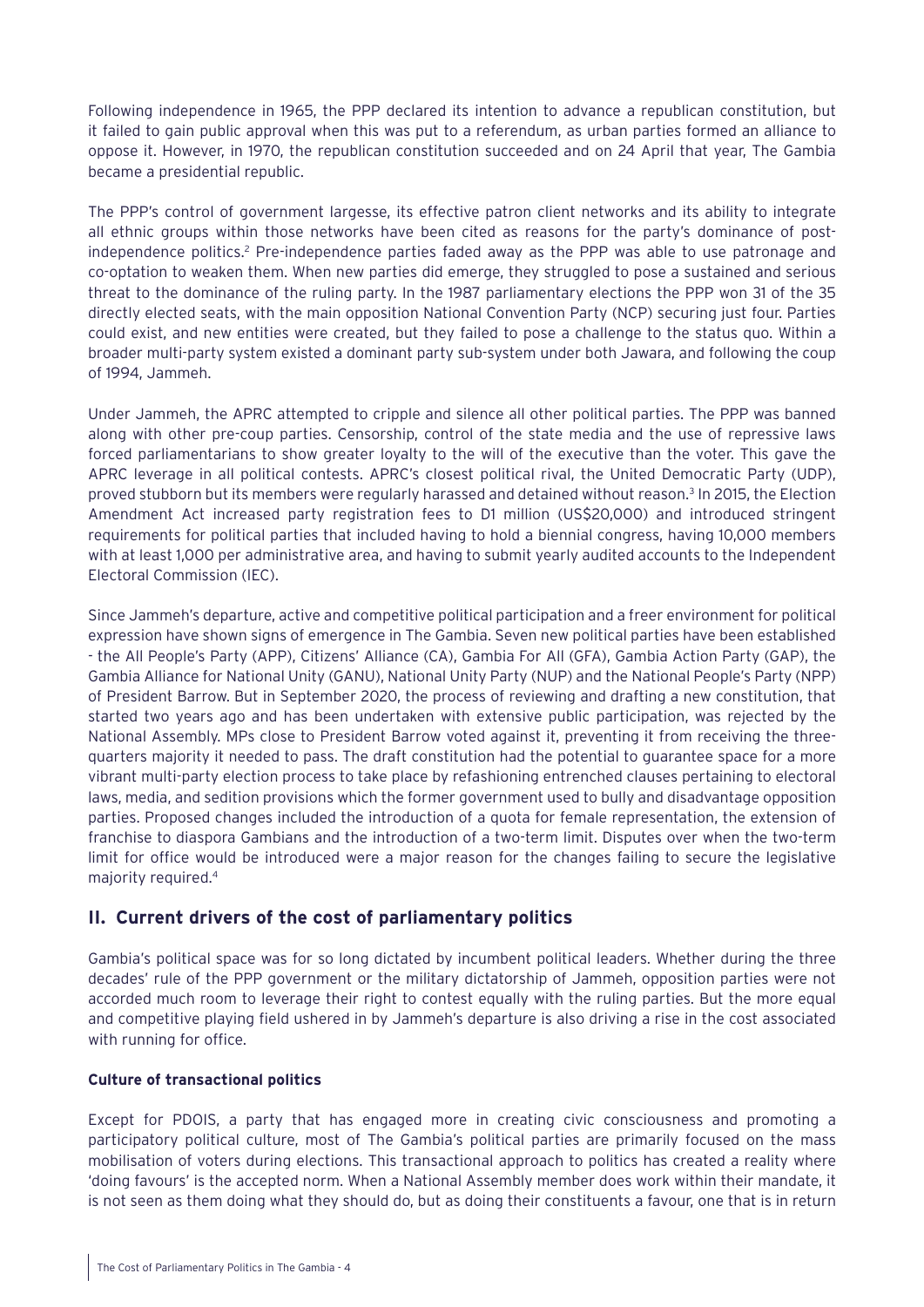for constituents casting their ballot for that individual. Not all persons interviewed for this study agreed with that characterisation, but several confirmed that in the 2017 campaign voters insisted on being given money to vote for them:

'It was not easy because it is very costly you spend a lot on t-shirts, posters and even physical cash to give people…some people on election day, on their way to the polling station, will stop you and ask you to give them money to go and vote for you.'5

This lack of understanding about the role of parliamentarians means that candidates need to spend huge financial capital to convince voters to support them. In the view of one candidate, 'the people have a very wrong perception about politics, that is why for fifty years we are here, nothing is happening seriously because people's understanding of politics is still at a very low end'.6 A female parliamentarian interviewed said she was not comfortable handing over cash but acknowledged that other candidates were doing it and that if you do not your constituents will feel left out.7

Candidates believe that the more they are financially active in solving people's economic needs, the greater their chances of winning popular support. Political t-shirts are increasingly fashionable in contemporary Gambian politics and can cost thousands of Dalasi. One parliamentarian noted that she spent about D250,000 on t-shirts alone when contesting in 2017.8

This 'vote-buying' can also be more indirect. Political parties and candidates spend time and money investing in communities to gain electoral returns. Parties and candidates who invest heavily in community projects or financial support at individual levels are likely to succeed during elections. With rural poverty particularly pronounced in The Gambia, parties and candidates rely on the poor financial conditions of the electorate as a way of securing political support.

For example, the GDC was alleged to have spent millions of Dalasi on community projects in both urban and rural communities before the presidential and parliamentary elections of 2016 and 2017. The timing of these initiatives attracted opposition from those who believe that the main motivation was to convince voters to vote for them during elections. This practice has long-standing roots in The Gambia. During his regime, Jammeh would openly offer money to influential community leaders and individuals who attended his rallies. Such opinion leaders command significant respect within local communities and as such, their views can have significant impacts on voters' decisions.

Even in non-election periods, nearly all the political parties and political aspirants in The Gambia engage in humanitarian gestures of distributing food to select communities. However, parliamentarians interviewed for this study acknowledged that offering financial support to affected families and individuals during disasters is often politically motivated. In the aftermath of a February 2020 market fire in the town of Basse, political figures including President Barrow, UDP leader Ousainou Darboe and the GDC's Mama Kandeh made cash donations to the victims. First the GDC donated D200,000 (US\$4,000), then the UDP gave D400,000 (US\$8,000), before President Barrow offered D2,000,000 (US\$40,000). While there is citizen appreciation for the immediate relief this type of political humanitarianism can provide, it is also remembered during election periods when voters choose who to elect to office.

#### **Weak and underfunded party structures**

The Gambia suffers from an inherent lack of organisational party structures. Incumbent political parties have historically been sustained by their access to state resources. But their structural weaknesses have been exposed immediately after they vacate political power. Since the ban imposed on the PPP by the APRC in 1994 was lifted in 2001, it has struggled to contest elections without being part of an alliance. In 2017 it won just two seats in the National Assembly. The APRC won just five seats in the same election, although it held 43 when Jammeh controlled the presidency.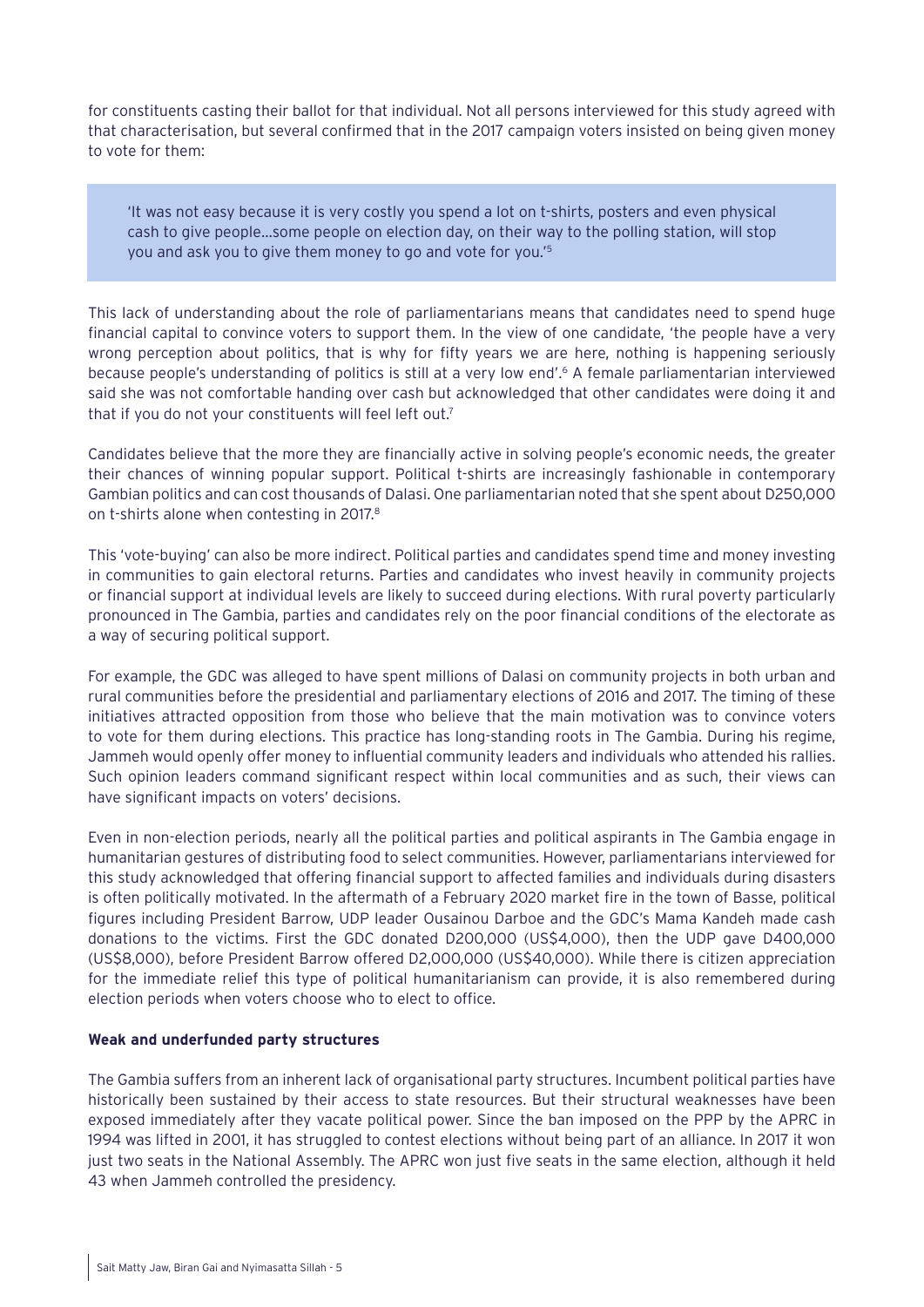Opposition parties were simply unable to build nationwide structures to compete in the repressive environment created by the APRC. One candidate recalled losing his 2012 constituency election to an APRC opponent who was able to secure significant funds to aid his campaign. These resources enabled him to provide food, drinks, and entertainment for constituents at rallies and to drive around the community in flashy vehicles. But a dominant ruling party, utilising state resources to its electoral advantage, was less of a feature in the 2017 parliamentary poll. In the elections, candidates were often responsible for funding most of their own campaigns, with little or no oversight, or control exercised by the party on whose ticket they stood. As one parliamentarian confirmed:

'I made my own budget with the assistance of my campaign manager. I had the final say on the budget, not the party. It included transportation, to be able to reach out to people, and feeding of the people that were with you.'9

All the individuals spoken to for this study described the financial support offered by their party in 2017 as insufficient for fulfilling the financial obligations needed to perfect one's electoral campaign. One parliamentarian noted that the party only contributed about 10% of his total electoral cost. Another said that due to the financial situation of her party, she relied entirely on financial support provided by her family and friends.<sup>10</sup> The Gambia does not have provisions for state funding of political parties.

Table 1 provides some indicative figures of how much political parties gave to their candidates during the 2017 parliamentary election, according to the candidates interviewed. However, this is different from a candidate's total campaign outlay which ranged from between D200,000 and D750,000 for those interviewed for this study. The higher amount is more than a legislator is paid in a year. One respondent explained the following:

'we have membership contribution from executives and individual donors, we have aid that we receive from different places, so this is how the party raise funds. Some are wealthier than the others but our party we normally finance ourselves. If you stand under the banner of a party, they support you a bit, but the rest you go and look for it for yourself<sup>'11</sup>

| Table 1: Political party support for candidates during 2017 parliamentary elections |  |  |  |
|-------------------------------------------------------------------------------------|--|--|--|
|                                                                                     |  |  |  |

| <b>Political Parties</b>             | Average amount given to party candidates (D) |
|--------------------------------------|----------------------------------------------|
| <b>United Democratic Party</b>       | D <sub>150,000</sub>                         |
| People's Progressive Party           | D <sub>50</sub> ,000                         |
| <b>National Reconciliation Party</b> | D80,000                                      |
| <b>Gambia Democratic Congress</b>    | D <sub>50</sub> ,000                         |

In the Gambia's newly liberalised political space, the personal costs of politics for individual aspirants are rising rapidly. For instance, one parliamentarian explained that the cost of his re-election increased from D25,000 in 2012 to D200,000 in 2017; an almost tenfold increase.<sup>12</sup>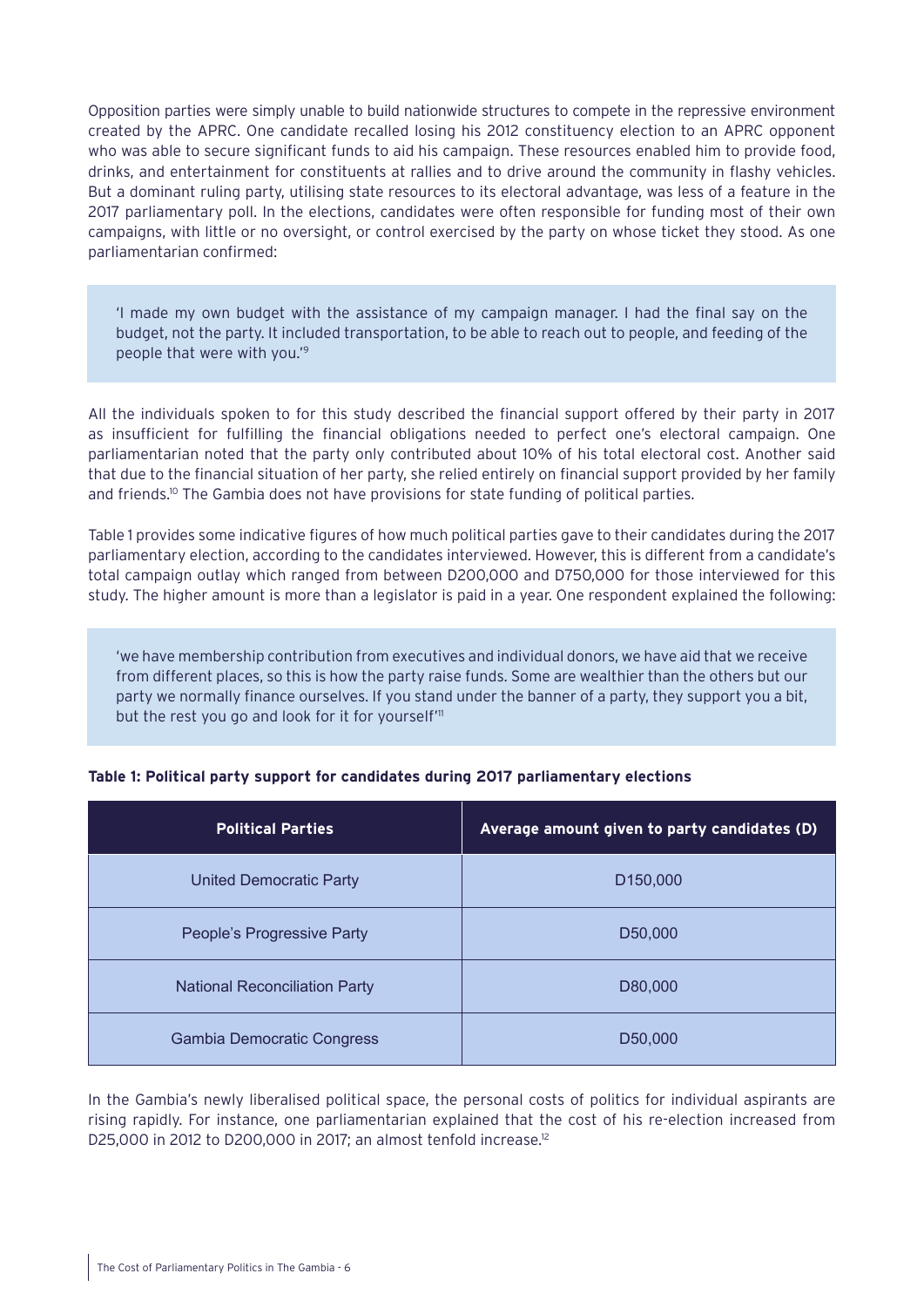Another parliamentarian from rural Gambia recalled spending huge amounts of his own money to win his 2017 parliamentary race.

'Over 90% [of funds raised] was done by myself, though the party supported me financially, morally and in other ways. Family members like my brothers, my friends, especially in the diaspora, helped me raise funds. I spent close to D750,000 (\$15,000), 30% of which came from family and friends.<sup>'13</sup>

His estimated expenditure was the highest of all the candidates interviewed. It also shows that the costs can be as high in rural constituencies as they are in urban areas. In fact, anecdotal evidence suggests that costs of politics for candidates in rural communities is higher than those in the urban areas. Whilst urban politicians can easily access their communities, those in rural areas travel long distances for rallies; this increases costs. MPs often use their own funds to fuel vehicles and return to their constituencies, where they are regularly expected to cover the costs of funerals for prominent residents. Furthermore, they are expected to make more face-to-face visits than urban counterparts who can more easily keep in touch with their constituents through traditional and social media.

The candidate selection process in The Gambia also contributes to the costs of politics even if most parties do not have broad-based primary processes. Political parties do not often issue financial support to candidates during primaries; any funds they provide is given to the selected candidate. Individuals are therefore left to raise the funds necessary to convince local powerbrokers that they are the most electable candidate. Currently a candidate's financial status does not play a significant role in determining whether they should be selected or not. But given the increased need for personal funds to run for elected office in The Gambia, it may yet become a more important factor.

#### **Campaign costs**

The style of campaign adopted by candidates and the size of the constituency can determine how much a candidate spends during the campaign. Rallies are considered more expensive when compared with doorto-door campaigns, but they also have the potential of addressing a wider audience. One campaign manager described how his candidate's strategy during the 2017 parliamentary election was to spend the bulk of funds 'on the transportation and food stuff during rallies. No amount of money was allocated to the agents and campaign manager and team.'14

But for many, the transactional nature of politics even extends to the candidate's own support team. Campaign 'volunteers' expect the candidate to provide them with transportation, food and drinks during rallies, and phone credit. Candidates are expected to do their best to energise them and keep them actively engaged in the campaign until election day has been concluded. One current parliamentarian explained:

'sometimes you buy sugar and give to the boys and pay for their "attaya" [tea] and buy for the old women. We hire cars to transport them since I am against given money. I paid almost D20,000 a week for six weeks just to energise the campaign team.'15

#### **Social obligations**

The costs of politics do not end with winning a seat in the National Assembly. Those who are elected are socially obliged to respond to the financial demands of constituency members throughout their five-year tenure. Some candidates even said that occupying the seat was more of a burden rather than a reward, as the social responsibilities sometimes overwhelm them. Although their position increases their societal status, the higher status brings higher expectations from constituents. Some parliamentarians avoid going to their constituency as a result, because they know that when they do, they will be required to make substantive financial offerings. This expectation has not only put a financial burden on parliamentarians but has the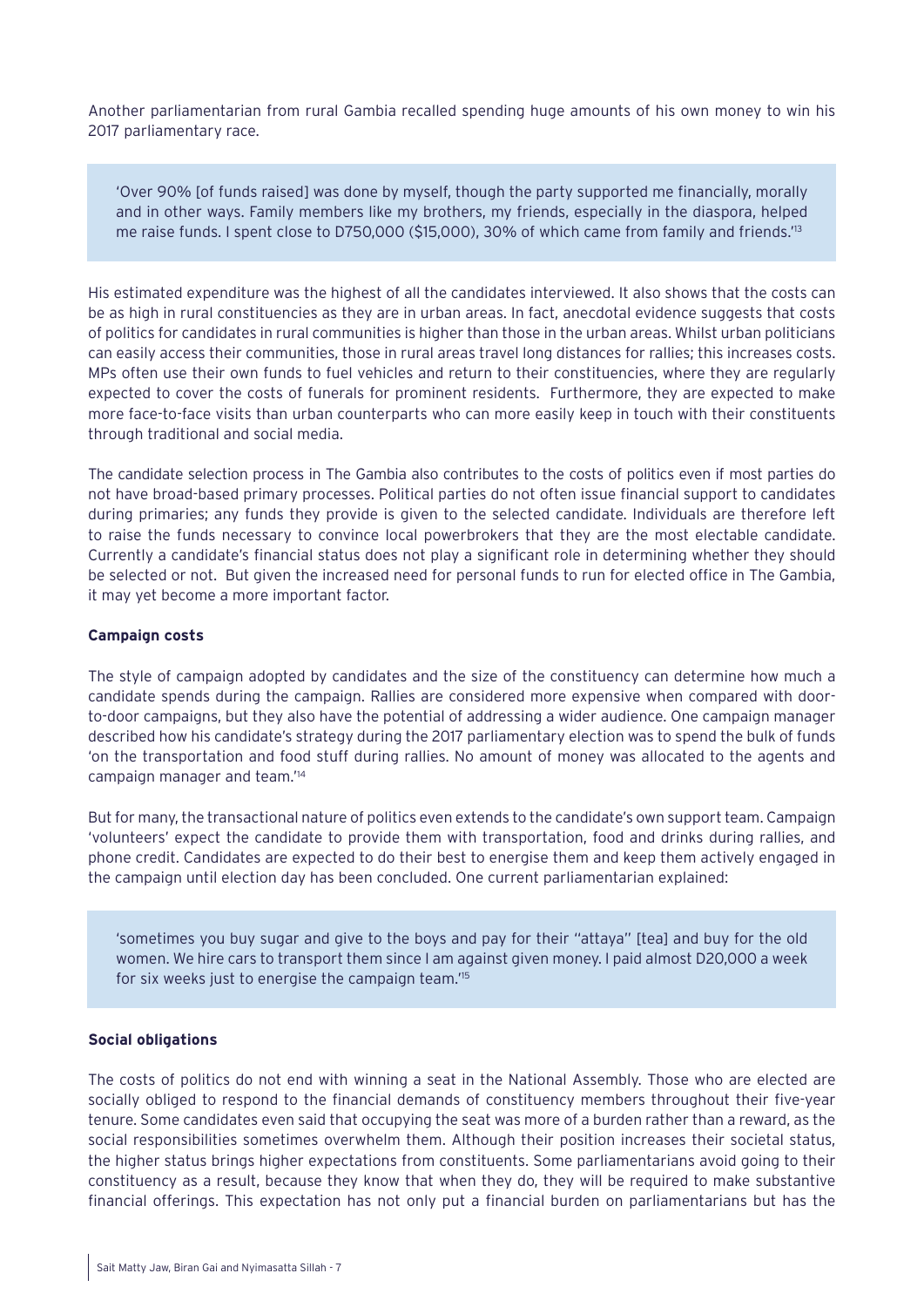potential to disconnect them from voters, particularly in the rural areas, as they avoid regular visits.

At social events such as naming ceremonies, weddings and funerals, parliamentarians are expected to give out cash and gifts especially to those that strongly assisted them in getting elected. As one parliamentarian explained, 'each time I go back to my rural constituency, I go with at least D25,000 (\$500)'.16 Another noted that when he reaches his home in the constituency, he will find people sitting outside waiting for him.

At the time this research was conducted, MPs in The Gambia received a monthly salary of around D50,000 (\$1,000) that was supplemented by sitting allowances and travel allowances. This was in addition to the monthly constituency development fund allowance of about D8,000 (\$150) that National Assembly members are provided with for use in community projects in their constituency. For instance, the MP for Banjul South noted that she used the money to run a small community library she started for kids in her constituency. MPs understand such interactions are critical if they want to stand for election again in the future.

#### **The limits of money**

A candidate's social capital in a community can reduce the monetary costs of seeking political office. This can be generated by the work an aspirant does in his or her constituency, or draw on the legacy of their parents or family members in the same environment. Although the power of the PPP and APRC political machinery was often still strong enough to overcome this social capital, there have been instances where even the dominant political party of the time lost seats to the opposition because of those candidates' standing in the community. In 2012, APRC candidates were defeated in both Basse and Kombo Central constituencies by independent candidates Muhammed Magasi and Buba Ayi Sanneh respectively. In the case of Kombo Central, in addition to division within the APRC at the constituency level over the party's choice of candidate,<sup> $17$ </sup> Sanneh won by actively participating in social events and interacting more with the people of his constituency.

In Jeshwang constituency in the 2017 National Assembly election, it was believed that the APRC candidate had more money than the UDP candidate who won the seat. Key to understanding why the UDP candidate won was community recognition of the extensive development work he had done for the area, which had generated social capital that he could leverage during the election.

In some instances, candidates use the legacies of relatives to canvass electoral support. In 2017, one campaign manager described how his candidate's campaign strategy had leveraged the legacy of his uncle's work in the constituency.

'The campaign process was tedious, but strategic. We travelled the length and breadth of the constituency of 33 villages with different ethnic composition and party affiliation. The election was greatly influenced by the legacy of his uncle who has done politics of development within the constituency, as a parliamentarian. We have reached out to the traditional rulers in the communities to give us their blessing and support.<sup>18</sup>

So, whilst money is an essential component in aiding a successful campaign, social capital can be just as important to a candidate winning an election, with such a relationship being crafted in keeping with a wellestablished client-patron system. As one MP noted, 'what my grandfather did for our constituency, the parties know that no one will vote against me'.<sup>19</sup> Another remarked that:

'Funds are crucial in the campaign process, but there are other key factors that guarantee winning a seat, in rural constituencies, heritage of the candidate, party affiliation, and his service to the community.'20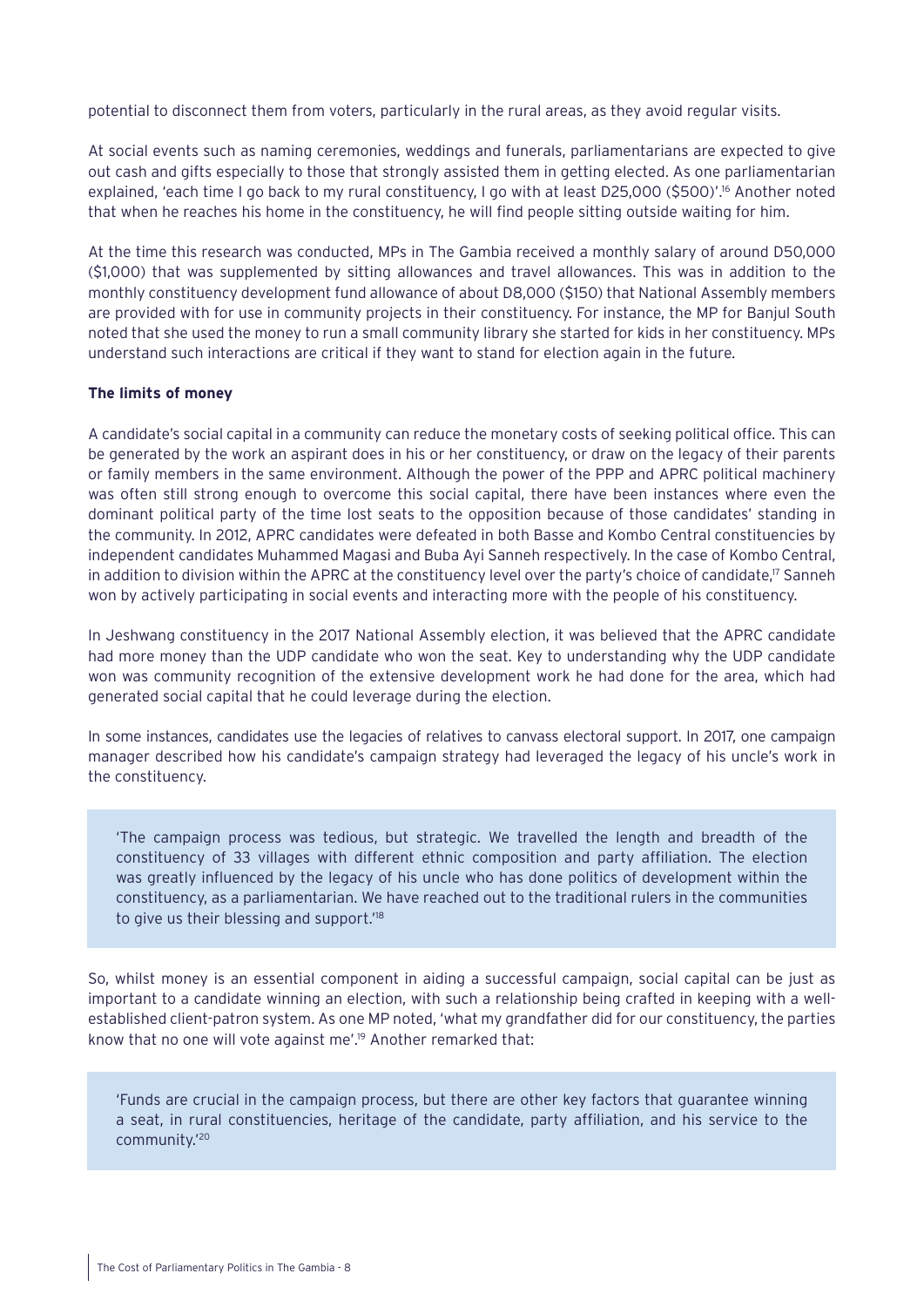# <span id="page-8-0"></span>**Outlook**

There is no law that regulates campaign finance in The Gambia. Whilst political parties are required to submit audited financial reports to the IEC, both scrutiny and enforcement is limited. There are no requirements for individual candidates to account for election spending. Even if such requirements did exist, most political parties in The Gambia do not have a proper oversight mechanism to monitor the campaign activity of their candidates, nor are the parties willing to publish their audited accounts.

The ongoing electoral reform process has discussed putting a ceiling on expenditure. But several of the parliamentarians interviewed did not agree with this provision. They argued that since the state is not supporting political actors, it should not put in place any measures to check spending. This has been reflected in wider consultations with political parties around electoral reform in The Gambia. There was vehement opposition expressed to a recent proposal to introduce laws around 'treating' - when an election candidate or their agents offer material incentives for people to vote for them or to abstain from voting.

Considering the prevailing circumstances as well as in response to regulations set by the Electoral Act, calls for state financing of political parties are getting louder in The Gambia. Respondents were generally in favour of the state providing subvention for political parties based on electoral percentages won during previous elections. Whilst this would be financially beneficial to these individual candidates, it is certainly true that the current high costs involved with seeking public office inhibit the participation of youth and women in politics. Just two of the 53 elected members of the National Assembly are women. High costs have the potential to undermine broader public participation in the democratic process.

While there is agreement that the cost of politics is increasing, some respondents argued that the rise in the cost is being driven by political actors who prefer to buy votes rather than trying to win over constituents with a well thought-out manifesto. Given this is unlikely to change, more work must be done to ensure voters are educated about the role of parliamentarians, so that they better understand the implications of their choices.

## **Summary**

Pursuing a political career in The Gambia can be financially intensive. The findings of this study show that the cost of running for a National Assembly seat in The Gambia is high and driven by patronage networks and constituent expectations that extend to a candidate's time in office. The implication of this is that many women and young people are excluded from the process, due to their lack of access to funds or financial backers. The increase in cost may also lead to a situation where elections become money-dominated; a concern as The Gambia seeks to rebuild credible democratic institutions after more than two decades of dictatorship.

Historically, political aspirants in The Gambia often sought to join the ruling party to give themselves the best chance of winning. But this has had a detrimental impact on the development of the country's multiparty democracy. To avoid a scenario where the NPP – the party of President Barrow - is able to exhibit the unequivocal advantage of its predecessors, campaign finance legislation should be introduced to ensure a clear separation between the state and ruling party to avoid diverting state resources for the latter's political gains.

For the most part, partisan politics in The Gambia is not driven by issues or ideological leaning, but by political favours exchanged between voters and candidates that come with increasing cost implications. The relationship between parties and voters must be redefined to make voting based on merit. This will require continuing civic education about the roles and responsibilities of political parties, parliamentarians and the state. The convergence of these, given The Gambia's perpetual dominant party state since independence, needs to be unravelled, if multi-party democracy is to become a contest of ideas and not just financial muscle.